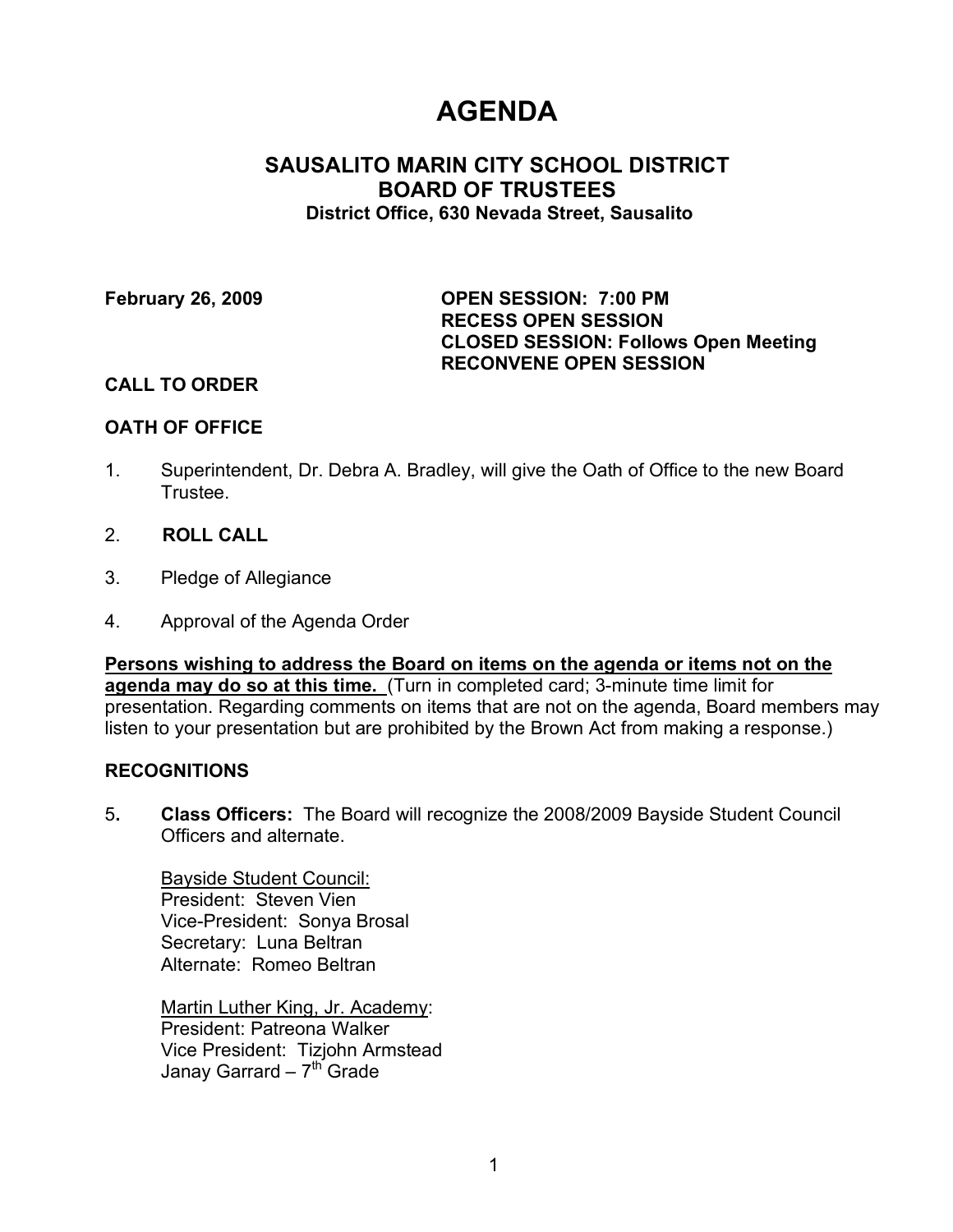## **EDUCATION**

- 6. **PTSA Founders Month**: The Board will recognize members of the PTSA for their efforts to support the parents, teachers and students of this District. **Discussion**
- 7**. Enrollment Report Discussion/Action**
- 8**. Principal's Report – Bayside Elementary and Martin Luther King, Jr. Academy Discussion/Action**
- 9. **School Site Council/PTSA Report Discussion/Action**
- 10. **Willow Creek Academy's Report:** YMCA POINT BONITA TO RECEIVE STATE FARM YOUTH ADVISORY BOARD GRANT IN PARTNERSHIP WITH WILLOW CREEK ACADEMY

Students reflections on their Willow Creek experience **Discussion/Action**

- 11. **District wide School Athletic Teams:** Students from Bayside Elementary, Martin Luther King, Jr. Academy and Willow Creek Academy would participate on a district team for track, basketball, baseball and cycling. **Discussion**
- 12. **MARIN COMMUNITY FOUNDATION ARTS EDUCATION DEMONSTRATION PROJECT.** The District Planning team has met on Feb. 2; Feb. 4; Feb. 11; Feb. 25. The last Planning meeting will be on March 11. We are following the Strategic Planning Spiral developed by the California Alliance for Arts Education.
- 13. **District wide Calendar:** Establish a view only calendar including Bayside Elementary, Martin Luther King, Jr. Academy and Willow Creek Academy. Parents, staff and students would have access to school events and upcoming activities. **Discussion/Action**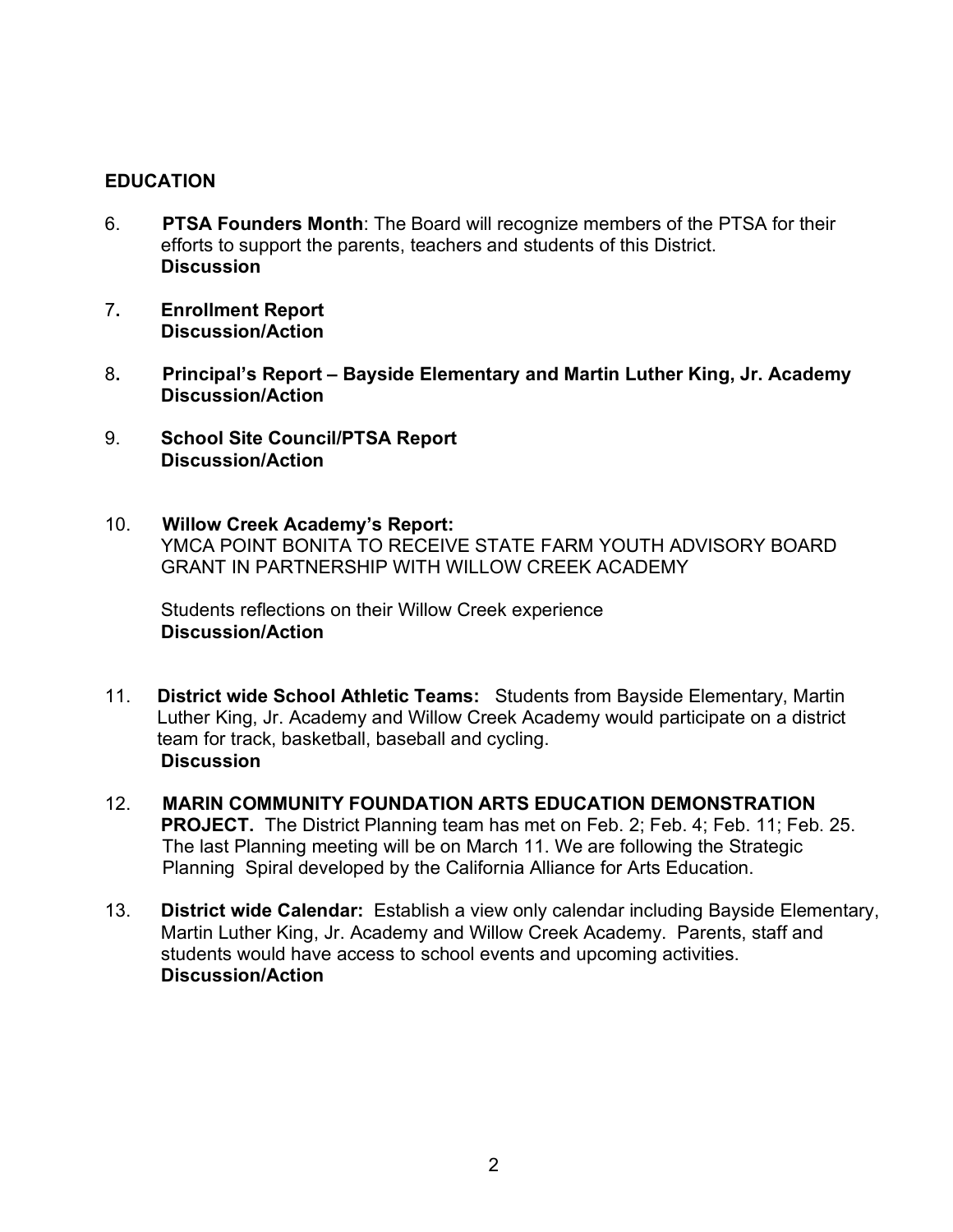# **BUDGET**

14. Board Presentation

Michele Hooten School Services of California (SF)² Districts and the "FINAL" Budget for 2008-09 / 2009-10. "What does it mean for a Basic Aid District?"

15. **Willow Creek Academy Financial Report Discussion/Action**

## **WILLOW CREEK ACADEMY**

- 16. **Request for Space:** Extension of Time Beyond Prop 39-Willow Creek Academy Resolution #2009-001. **Discussion/Action**
- 17. **Shared Art Space:** Letter from Dr. Debra A. Bradley, Superintendent, to Mr. Orlando Lobo, President, Willow Creek Academy **Discussion/Action**

## **FACILITIES**

18. **Director of Facilities and Operations' Report Discussion/Action**

# **BOND**

- 19**. Bond Budget Review Discussion**
- 20. **AXIS Architects Additional Compensation Work Authorization #9 Discussion/Action**
- 21. **AXIS Architects Consultants TMAD & ZFA Additional Compensation Work Authorization #7 & #8 Discussion/Action**
- 22. **Bayside Elementary School Multi-purpose Room Renovation Project Inspector of Record – Bruce Mansell contract extension Discussion/Action**
- 23 . **MLK MS Project underground utility cabling costs and change order request CO- 042 to supply and install underground concrete boxes for \$21,505 Discussion/Action**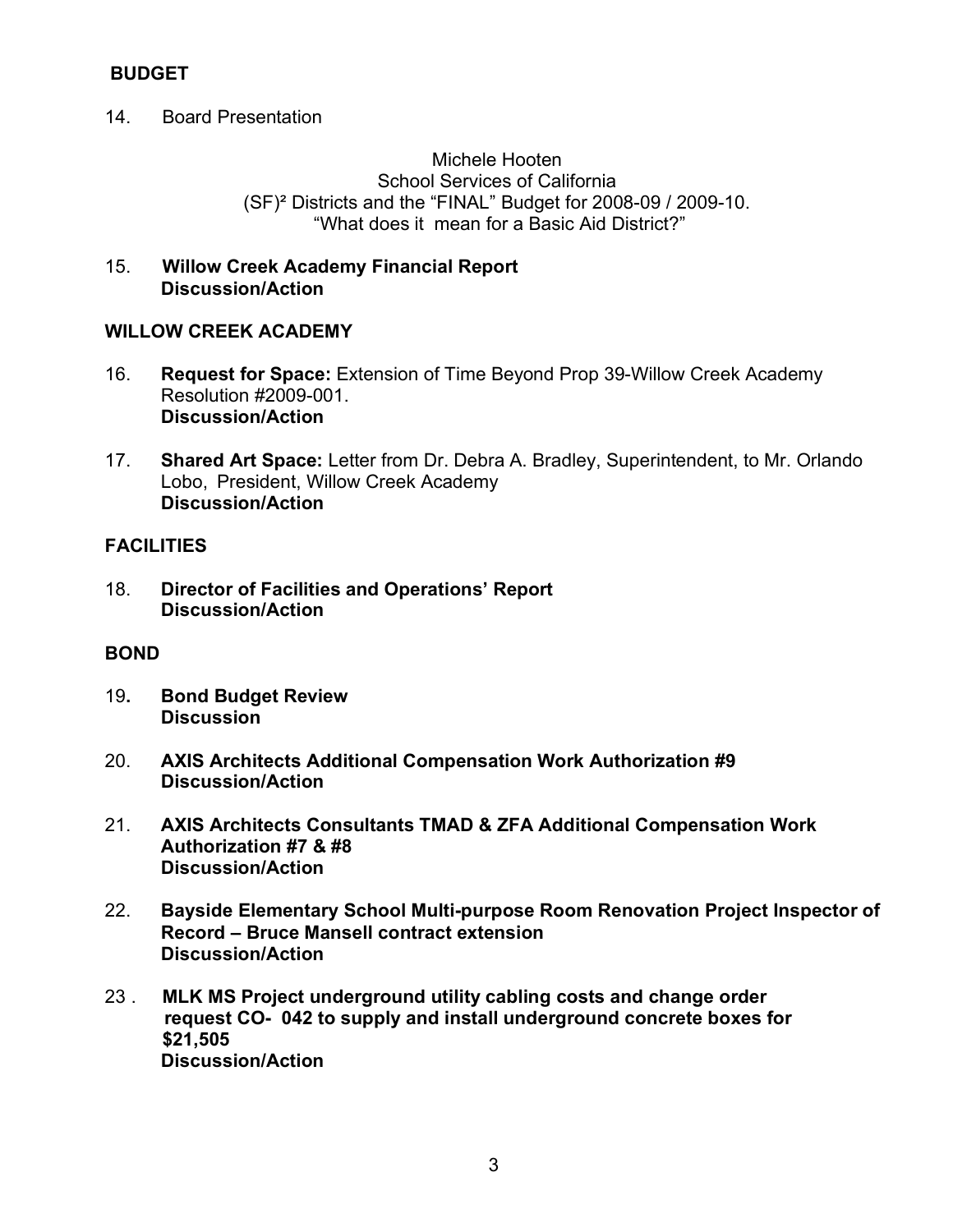- 24. **MLK MS Project underground utility cabling costs Alten/Decker/Lunny change order request CO-046 for \$87,766 Discussion/Action**
- 25. **MLK MS Project Alten change order request CO-044 to provide aluminum trim finish to exterior cement siding for \$29,688 Discussion/Action**
- 26. **MLK MS Project Shalleck Collaborative production stage lighting system design Discussion/Action**
- 27**. Kpod Walls - Paint Separating from Soft Mud Treatment:** Report **Discussion/Action**

# **CONSENT AGENDA**

- 28. Approval of the minutes of the regular meeting of January 22, 2009
- 29. Acceptance of the minutes of the special Facilities Subcommittee meeting of January 30, 2009 at 9:00 a.m.
- 30. Acceptance of the minutes of the special Facilities Subcommittee meeting of January 30, 2009 at 11:00 a.m.
- 31. Employment of Marco Berti, Cafeteria Worker, 3.5 hours/day with appropriate placement of the salary schedule, effective March 2, 2009.
- 32. Payment of warrants under:

Batch 49 Fund 01 in the amount of \$88,209.74 Batch 49 Fund 13 in the amount of \$2,105.38 Batch 49 Fund 21 BOND in the amount of \$76,539.73 Batch 50 Fund 01 in the amount of \$11,523.83 Batch 50 Fund 13 in the amount of \$5,973.86 Batch 50 Fund 21 BOND in the amount of \$860,256.47 Batch 51 Fund 01 in the amount of \$50,805.85 Batch 51 Fund 13 in the amount of \$1,582.20 Batch 51 Fund 21 BOND in the amount of \$37,666.00 Batch 52 voided Batch 53 Fund 01 in the amount of \$122,366.05 Batch 53 Fund 13 in the amount of \$2,695.36 Batch 53 Fund 21 BOND in the amount of \$72,217.92 Batch 53 Fund 40 in the amount of \$29,131.00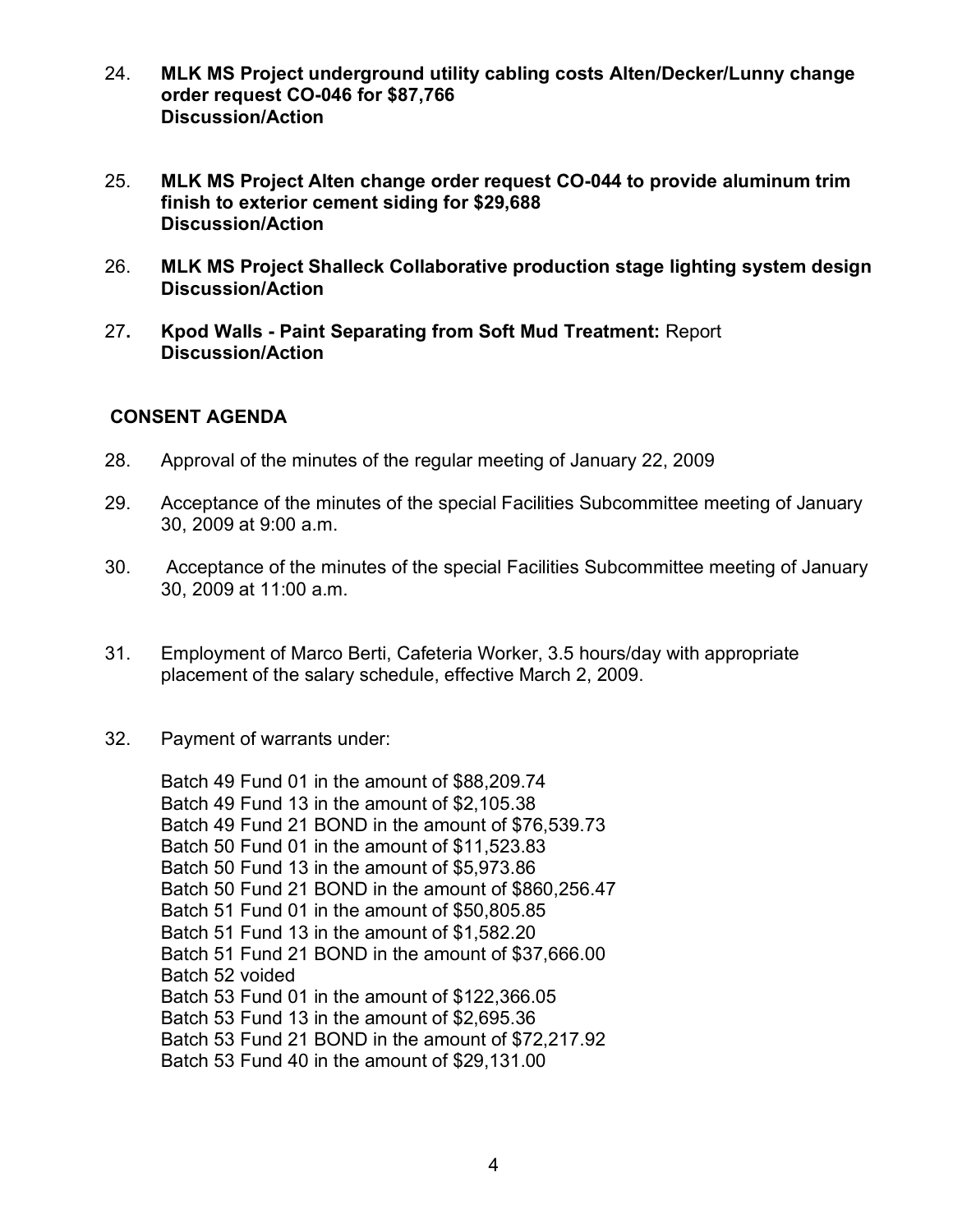33. Consolidated Application Part II, as required by State and Federal regulations, in order to qualify for categorical funding in the District. Categorical funds are used to support literacy and improvement in mathematics

# 34. Ratification of

- Field Trip: **Destination**: TAM High **Address**: 700 Miller Avenue, Mill Valley, CA **Date**: 01/30/09 **Teachers**: Mitchell, Barni, McDonald, Nielsen, Moore & Griffin **Grades**: 7 & 8 **Standards Supported**: Standard 2.4, Grade 8. To identify the characteristics of a highly skilled performance for the purpose of improving one's own performance **Funding**: Targeted Instruction **Cost**: Bus only
- 35. Field Trip: **Destination**: College of Marin **Address**: Kentfield, CA **Date**: 03/24/09 **Teachers**: Hammond/Franz **Grades**: 3 & 4 **Standards Supported**: Create a college culture. Expose students to local academic and cultural resources. **Funding**: No cost to district; funding provided by the Marin Community Foundation.
- 36. Field Trip: **Destination**: Marin County Fairgrounds/Civic Center Date: 03/19/09

## **Teachers:** Banks/Caldwell/CassidyScullion

**Grades**: K-2 **Standards Supported**: Community, attributes of animals vocabulary. **Funding:** No cost to district; funding provided by Wells Fargo.

- 37. Accept the resignation of Employee #8251 effective January 28, 2009
- 38. MLK MS Project change order #7 for \$4,112

# **ADMINISTRATIVE AND EXTERNAL**

39. Environmental Education Council of Marin 2009 (EECOM)

EECOM has awarded school garden grants to fifteen Marin County schools. The grant program enhances and furthers EECOM"s school based nutrition and health based education program. Bayside Elementary School was one of the awardees.

Acceptance of 2009 school grant award. **Discussion/Action**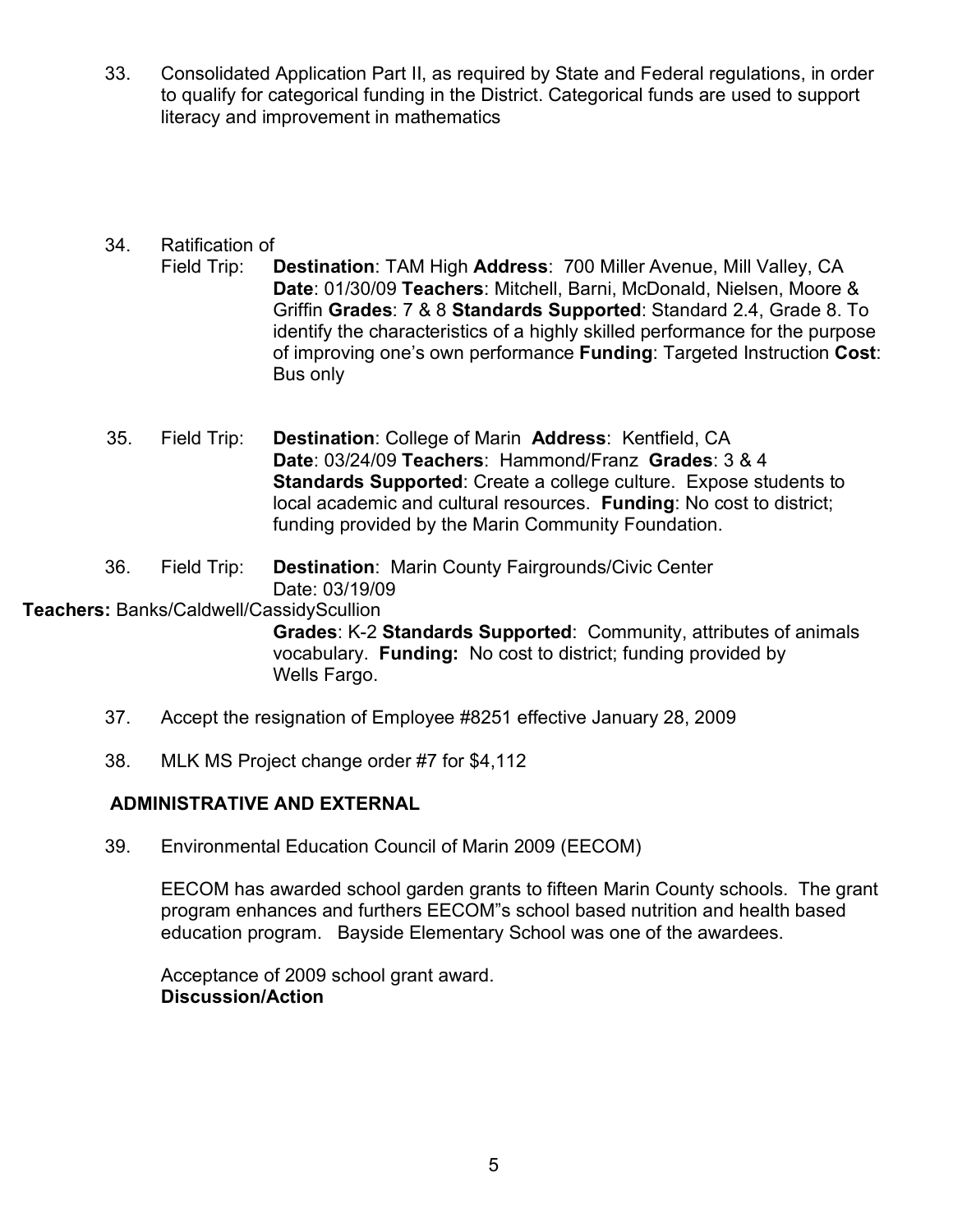- 40**. Board Appointments:** To fill the vacancies created by the resignation of Whitney Hoyt
	- A. Consider Board Representative to Marin County School Boards **Association Discussion/Action**
	- B. Co-Chair of Board Committee on Early Childhood Education: Karen Benjamin is also a Co-Chair. **Discussion/Action**
	- C. Board Liaisons to Negotiations with Willow Creek Academy for MOU 2009/2010: William Ziegler is also a Liaison. **Discussion/Action**
- 41. **Board Policy 7310 Naming a Facility:** Trustee Ziegler will provide comment and discussion regarding proposed Board Policy 7310 Naming a Facility **Discussion**
- 42. **California Longitudinal Pupil Achievement Data System (CALPADS)**: CALPADS, CSIS, AERIES, STUDENT REPORT CARDS, CALTIDES, CBEDS, LCEN, SNOR, CELDT, SSID, STAR, API, AYP, NCLB, DATA DIRECTOR, DATA QUEST

Public Education has become more acronyms and more data driven. The intensity of reporting requirements to meet legislation guidelines has been arduous. The most daunting is the onset of CALPADS, July 2009, which requires data entry for all employees as well as students and assessment data to meet Federal law.

- 43. 40The Board will consider a proposed job description for an INFORMATION & DATA SYSTEMS | SUPPORT SPECIALIST position to perform these functions. **Discussion/Action**
- 44. **School Accountability Report Card 2007/2008**: The 2007/2008 School Accountability Report Card (SARC) will be considered by the Board for:
	- Bayside Elementary
	- Martin Luther King, Jr. Academy
	- Willow Creek Academy

# **Discussion/Action**

- 45. **Marin SELPA Annual Service Delivery Plan and Budget Plan for 2008-2009:** A public hearing is scheduled February 13, 2009 at 8:00 am at the Marin County Office of Education, 1111 Las Gallinas San Rafael, CA 94913. **Discussion**
- 46. **Board Study Session: Budget 2009-10** March 19, 2009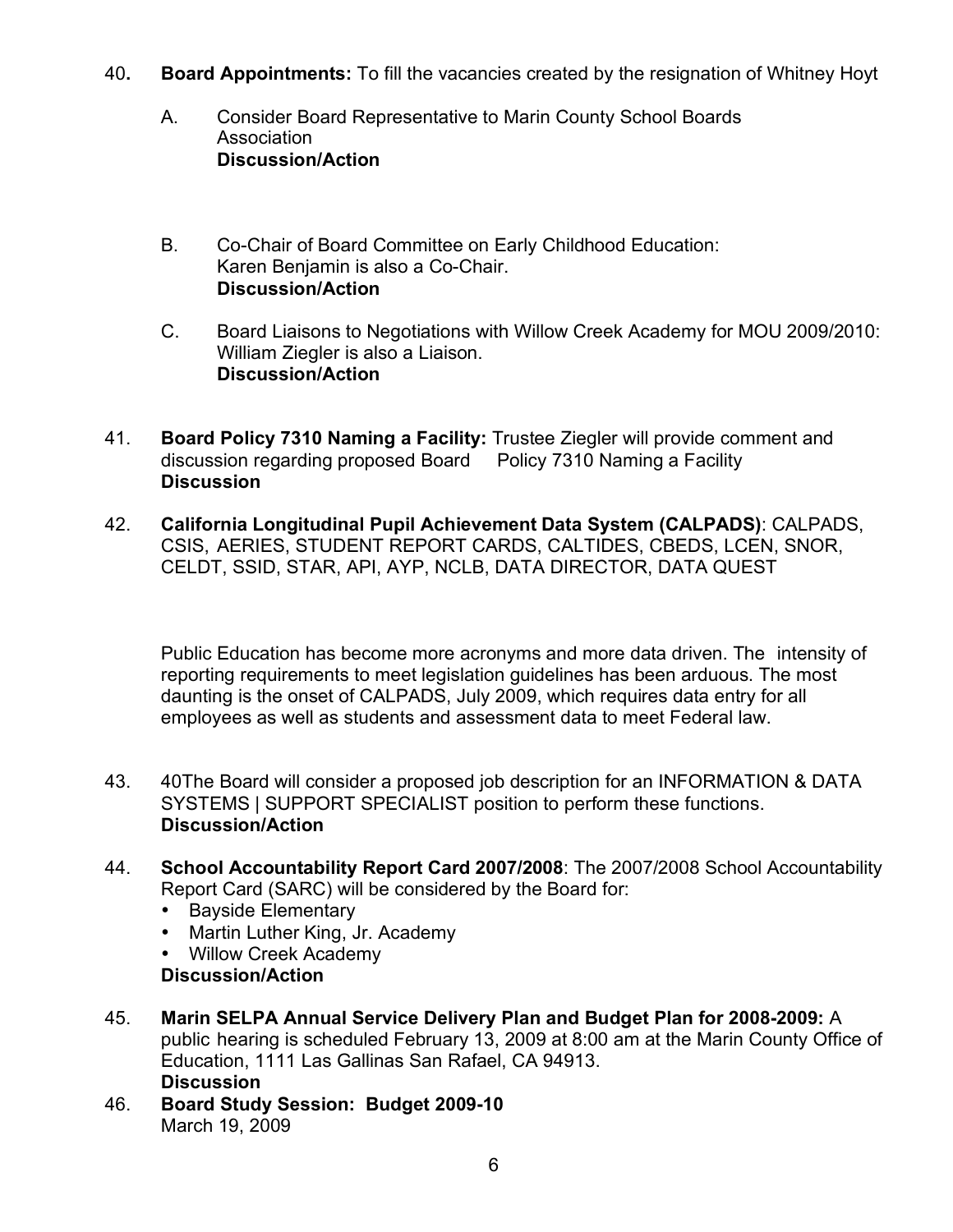- 47. **National School Boards Association Annual Conference:** Board consideration of attendance at this conference to be held April 4-7 in San Diego **Discussion/Action**
- 48. **Masters in Governance Training**
- 49. **President's Report Discussion/Action**
- 50. **Board Reports**: Members of the School Board will report on activities and information they wish to share. The Board may request that items be agendized and researched for presentation at future meetings.
- 51. **Superintendent's Report Discussion/Action**

## **RECESS OPEN SESSION**

## **CLOSED SESSION**

**Persons wishing to address the Board on items on the closed session agenda may do so at this time.** (Turn in completed card; 3-minute time limit for presentation.)

With respect to every item of business to be discussed in Closed Session pursuant to Section 54957.6: CONFERENCE WITH LABOR NEGOTIATOR

> Negotiator for: Sausalito Marin City School District: Margaret Merchat Negotiations with: Sausalito District Teachers Association (SDTA)

With respect to every item of business to be discussed in Closed Session pursuant to Section 54957.6: CONFERENCE WITH LABOR NEGOTIATOR

> Negotiator for: Sausalito Marin City School District: Margaret Merchat Negotiations with: California School Employees Association (CSEA)

## **RECONVENE OPEN SESSION**

Report Out from Closed Session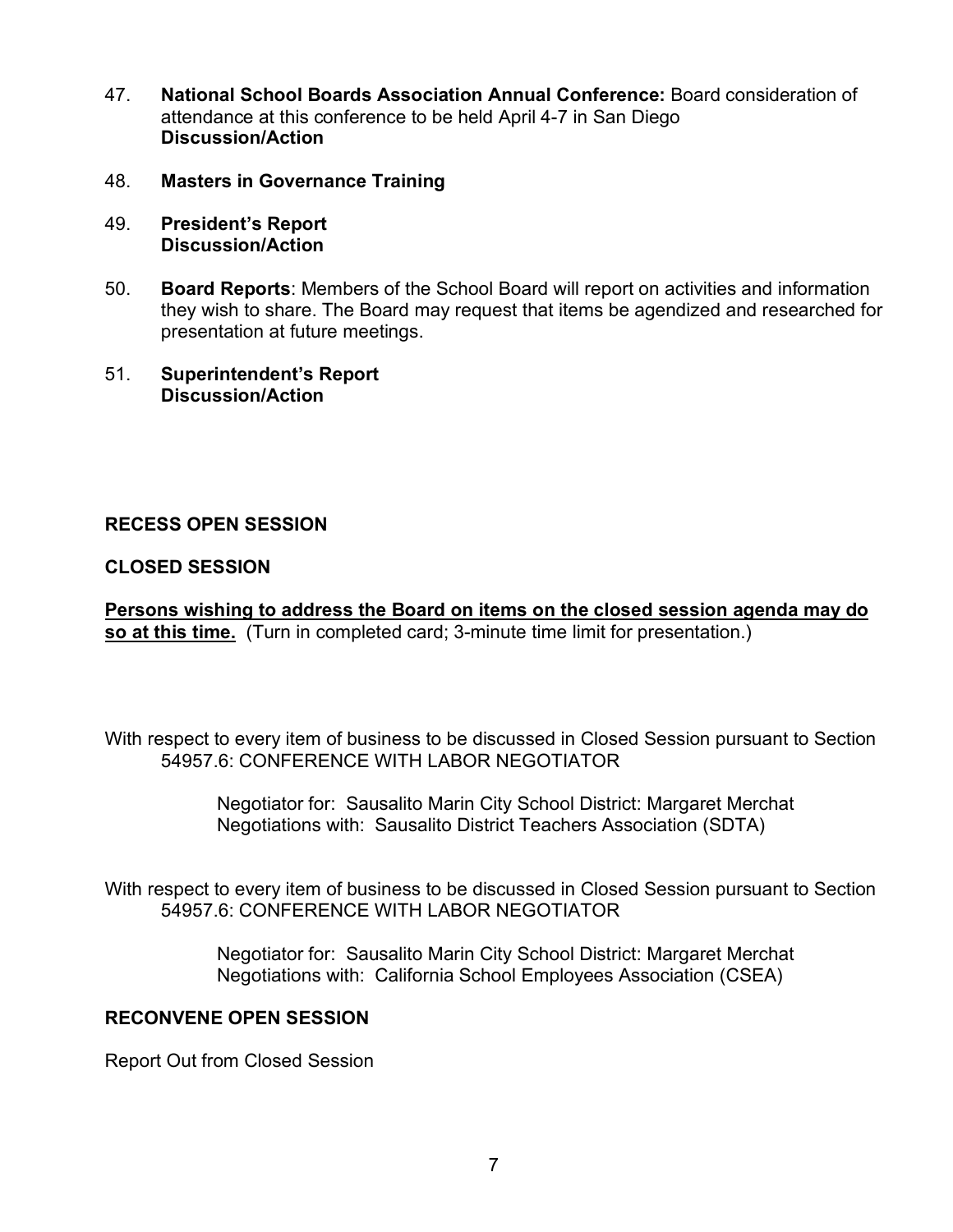#### **ADJOURNMENT**

#### **Backup materials for items on this agenda are available for review in the Superintendent's Office**

**Americans with Disabilities: The Sausalito Marin City School District adheres to the Americans with Disabilities Act. Should you require special accommodations, or more information about accessibility, please contact the District Office at 415-332-3190. All efforts will be made for reasonable accommodations**

#### **FUTURE DISTRICT BOARD MEETING DATES**

All meetings are held at the District Office, 630 Nevada Street, Sausalito at 7:00 pm unless otherwise noted. **\***The first meeting date of each month will be allocated to, additional special meetings on bond and facilities issues, special meetings, community forums, etc. as needed. The only or second meeting date of each month will be allocated to regular board meetings.

| March $12^*$  |                                           |
|---------------|-------------------------------------------|
| March 26      |                                           |
| April 23      | One meeting in April due to spring recess |
| May 14*       |                                           |
| <b>May 21</b> |                                           |
| June 11       | Two meetings in June                      |
| June 23       | Tuesday                                   |
| July 23       | One meeting due to summer break           |
| August 13*    |                                           |
| August 27     |                                           |
| September 10* |                                           |
| September 24  |                                           |
| October 8*    |                                           |
| October 22    |                                           |
| November 19   | One meeting in November due to holidays   |
| December 10   | One meeting in December due to holidays   |
|               |                                           |

#### **UPCOMING EVENTS/IMPORTANT DATES**

| Scholastic Book Fair - School Library                              |
|--------------------------------------------------------------------|
| <b>Winter Recess</b>                                               |
| <b>Classified in Lieu Holidays</b>                                 |
| Superintendents and Boards Dinner Meeting, MCOE                    |
| Parent Teacher Student Conferences - Minimum Day-Bayside           |
| Mayors' Council Dinner Meeting for Boards/Superintendents, Tiburon |
| NSBA Annual Conference, San Diego                                  |
| Parent Teacher Student Conferences and Minimum Day - MLK           |
| <b>Spring Recess</b>                                               |
| <b>Classified In Lieu Holiday</b>                                  |
| <b>STAR Testing</b>                                                |
|                                                                    |